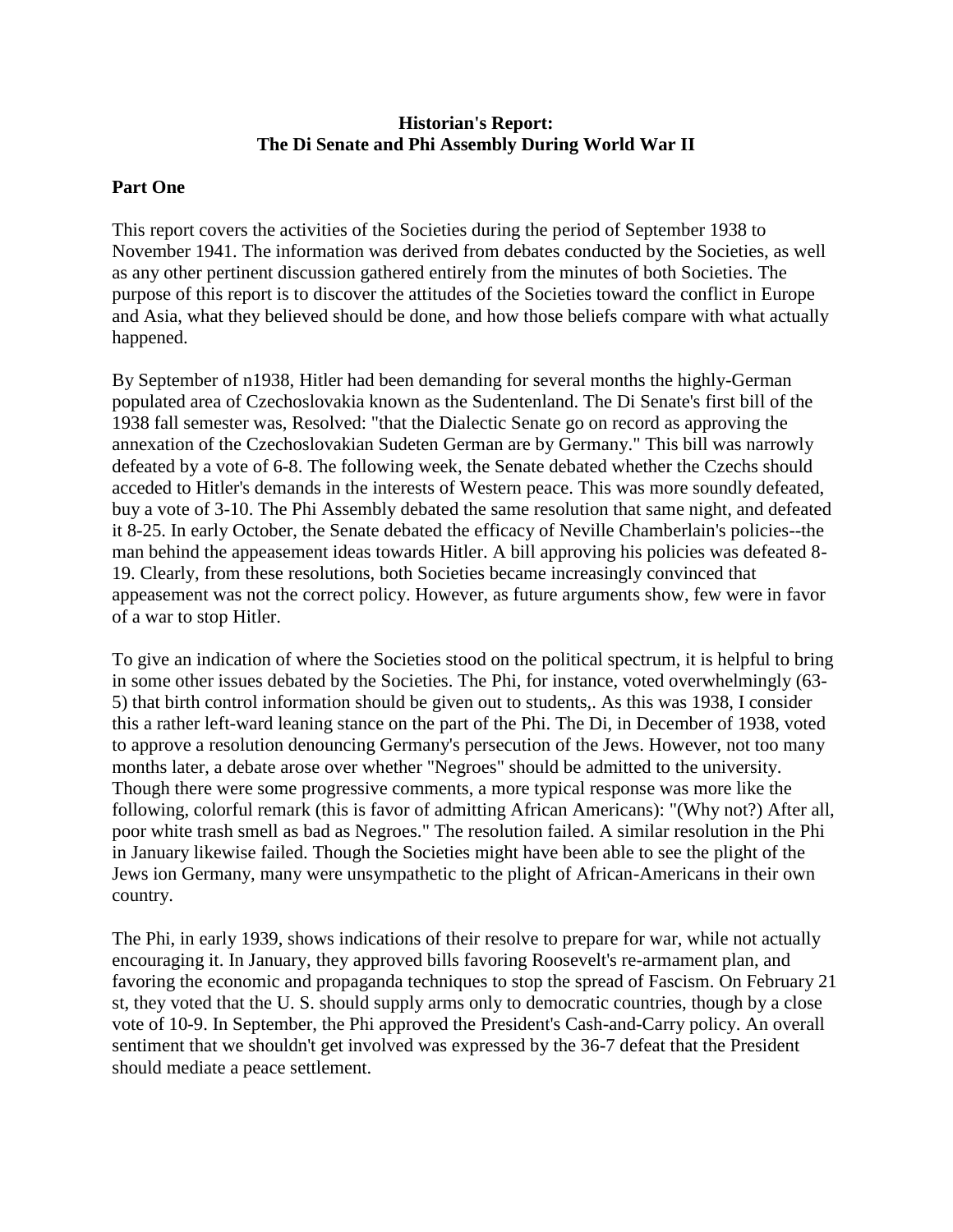This preparation for war apparently did not extend to the forming of official alliances with democratic countries. On March 28, 1939, the Phi defeated a bill stating that the U.S. should pledge support to Great Britain and France. In February 1940, a bill favoring extending material aid to France was rejected. In May, a bill favoring giving all necessary material aid to the Allies was also rejected. In April, and again in October, the Di Senate defeated two similar bills proposing alliances with Great Britain and France. The October vote, it must be pointed out, was already after Germany had invaded in the West. In January of 1941, a motion favoring all possible aid to Great Britain was discussed and then withdrawn. A similar bill in February, specifically mentioning the Lend-Lease Act tied 13-13, with no tie-breaker recorded.

On the home front, a number of interesting bills came to the floors of the Senate and the Assembly. In November 1939, the Phi voted 22-8 that UNC should offer courses in military training and aviation. In January, the Phi voted against forming a UNC Committee for Un-American Activities. In early 1941, both the Di and Phi defeated similar bills allowing the government to use force against workers in the defense industry who went on strike. Both Societies voted on similar measures to strengthen ties to South American countries. This was a common view of conservatives and isolationists at this time--that the U.S. should stick to its own hemisphere. The Youth Peace Movement asked for the participation of the members of both Societies in an anti-war protest in April 1940. Many in the Di spoke against the rally, claiming that we need war to eliminate Fascism. In February 1941, the Phi voted that the Ludlow Amendment, whereby a declaration a war by the U.S. on another could only be made by a popular referendum, be rejected.

Late 1940 to mid-1941 saw a strengthening in both Societies of the commitment to go to war, or at least the acknowledgement that the war is inevitable. On October 22, 1940, the Assembly voted that the U.S. should suspend trade with Axis powers. A bill supporting the sending of humanitarian aid to occupied Europe failed over the question of whether or not the Germans would let any goods through to those who needed it. In January, 1941, the Phi thought that the provision of the Neutrality Act prohibiting loans to belligerent should be repealed, in order (presumably) to legally transfer aid to Great Britain. However, a resolution supporting the Lend-Lease Act was defeated in the Phi a month later. In April 1941, the Senate debated extensively over the question of what the U.S. should do with regard to the war. Some suggested giving as much aid as possible to Great Britain. Others thought that the war would come regardless of what the U.S. did. The most popular opinion seemed to be that if the U.S. stayed home, it would be safe. Coming just months before Pearl Harbor, this attitude is rather ironic. Many claimed that the U.S. has enough to do at home, without worrying about another foreign war. Some felt that the U.S. couldn't win a war it got into anyway. Many thought that Germany must be defeated quickly, and that the U.,S. must stand up against the ideals of Germany. A vote on April 29 in favor of an immediate declaration of war against Germany was defeated. The Phi defeated a similar resolution that month.

In regard to the war in Asia, the Di Senate's first mention of it comes in 1938. In November, the Di argues for sanctions against Japan to stop its aggression in China, though no official vote was taken. In November 1940, the Di voted that the U.S. should place sanctions on Japan. This was at a time when the U.S. was still freely trading oil with her soon-to-be enemy. In May 1941, the Senate debated whether or not the U.S. should declare war on Japan. Many felt that more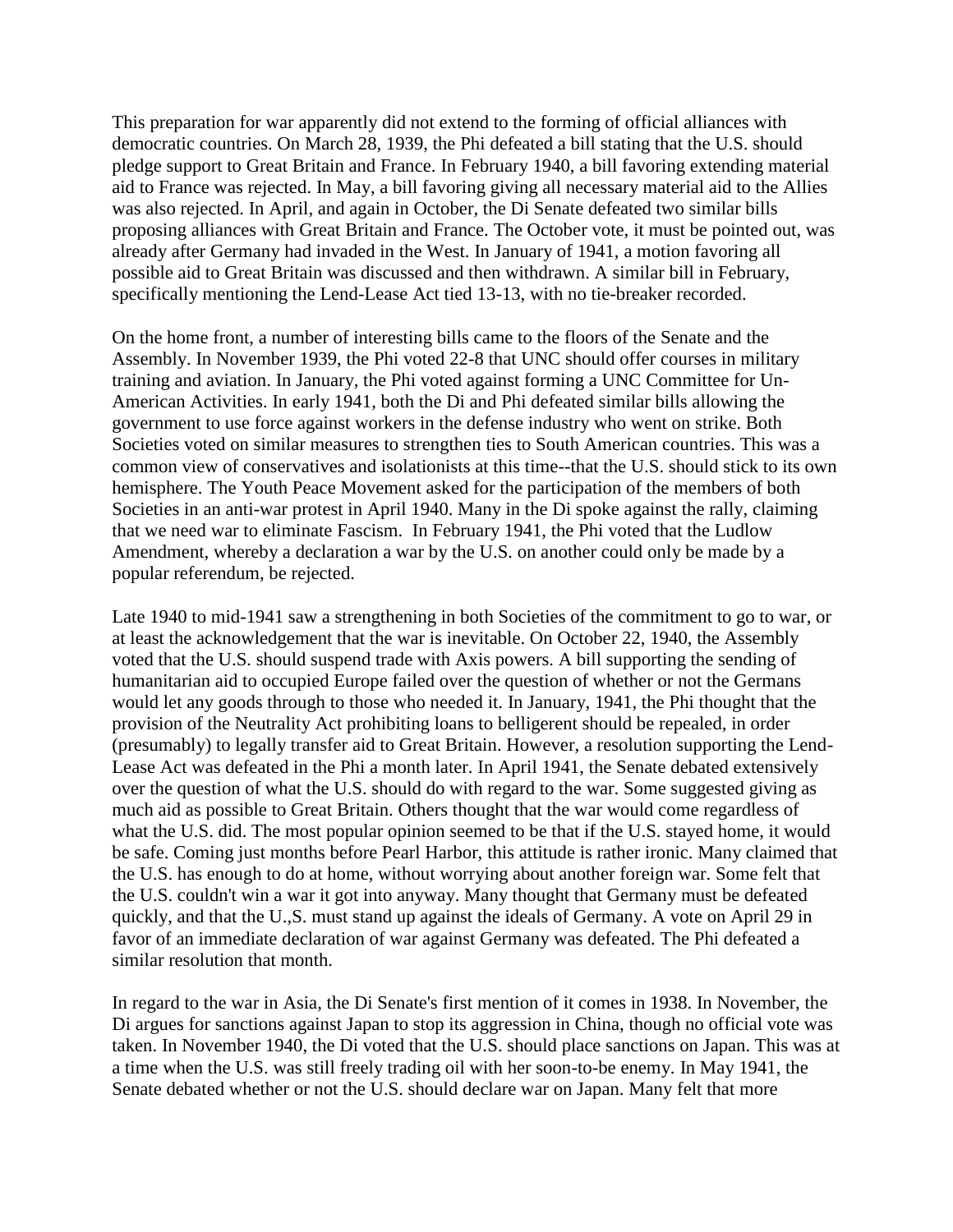sanctions were necessary and that, "we seem to be feeding the hog that is most likely to turn and bite us in the back." Others thought that it was necessary that the U.S. protect the Phillipines (still under U.S. control at the time). The vote was defeated unanimously, as most Senators felt that without direct interference, the U.S. has no reason to declare war. Again, with our knowledge of Pearl Harbor, we can appreciate the irony.

The Senate and Assembly mention the Soviet Union on only two occasions during this period. The first was in the Phi in May of 1941, where the Assembly resolved that it is in the U.S.S.R.'s best interest to remain neutral. Evidently Stalin's pact with Hitler was not the way to do it, as just two months later Germany invaded the Soviet Union. The Di's debate on October 27, 1941 was, Resolved, ; "That the U.S. should Declare War on Japan, If Japan Declares War on Russia." This was defeated by a vote of 5-20. Obviously, the Senate did not consider it in the U.S.'s interests to protect the U.S.S.R..

## **Part Two**

From Pearl Harbor to the end of the war, relatively few records exist for either the Dialectic Senate or the Philanthropic Assembly. Conscription was obviously taking its toll on the membership of both societies, as more and more young men were drawn into service. The Phi actually ceased to exist from early 1943 until mid-1945. With the help of the Dialectic Senate and several other campus organizations, the Phi was re-assembled into a fully functioning Society. The Di had its own problems at this time, and either did not meet, or did not keep records, for the period of April 1943 until January 1945. These were difficult times for the Societies, and neither Society's membership ever rose to its pre-war levels.

Pear Harbor is never mentioned in the minutes of either Society, but the effects are evident in a new determination to win the war. Even before Pearl Harbor, The Phi Assembly seemed prepared for the inevitable. On November  $11<sup>th</sup>$ , they voted 18-13 that the U.S. should go to war with Japan if Japan attacked any U.S. or British possessions in East Asia. The conservative notion of the U.S. keeping to its own hemisphere was gone by November  $25<sup>th</sup>$ , when the Phi voted against a coalition of Western Hemisphere countries.

A number of interesting home-front and campus issues came to the floors of both the Senate and Assembly around this time. The President of the Senate had to break an 8-8 tie on the question of whether unrestricted criticism of the government should be allowed in times of war. The vote passed. The Phi did not pass a resolution that would have allowed college students to be deferred from the draft until after graduation. In late 1942, The Di rejected a vote on whether the poll tax should be abolished, but in early 1943, resolved that the voting age be lowered to 18 9it passed unanimously). The Senate was clearly in favor of anything that might hasten the war's end. In January 1945, they voted that all men 18-65 be required to move into war-essential industries. The Phi held a more conservative stance, voting that strikes in war industries be allowed, and that the government should not 'conscript wealth as well as manpower."

The idea of the second front was debated several times in the Societies. In January 1942, the Phi debated whether an Allied invasion of Europe was necessary in the immediate future. The vote was unanimously defeated. In May, the Di debated a similar bill, with the stipulation, "with the purpose of relieving the Russian front." Several Senators argued for the invasion, citing that the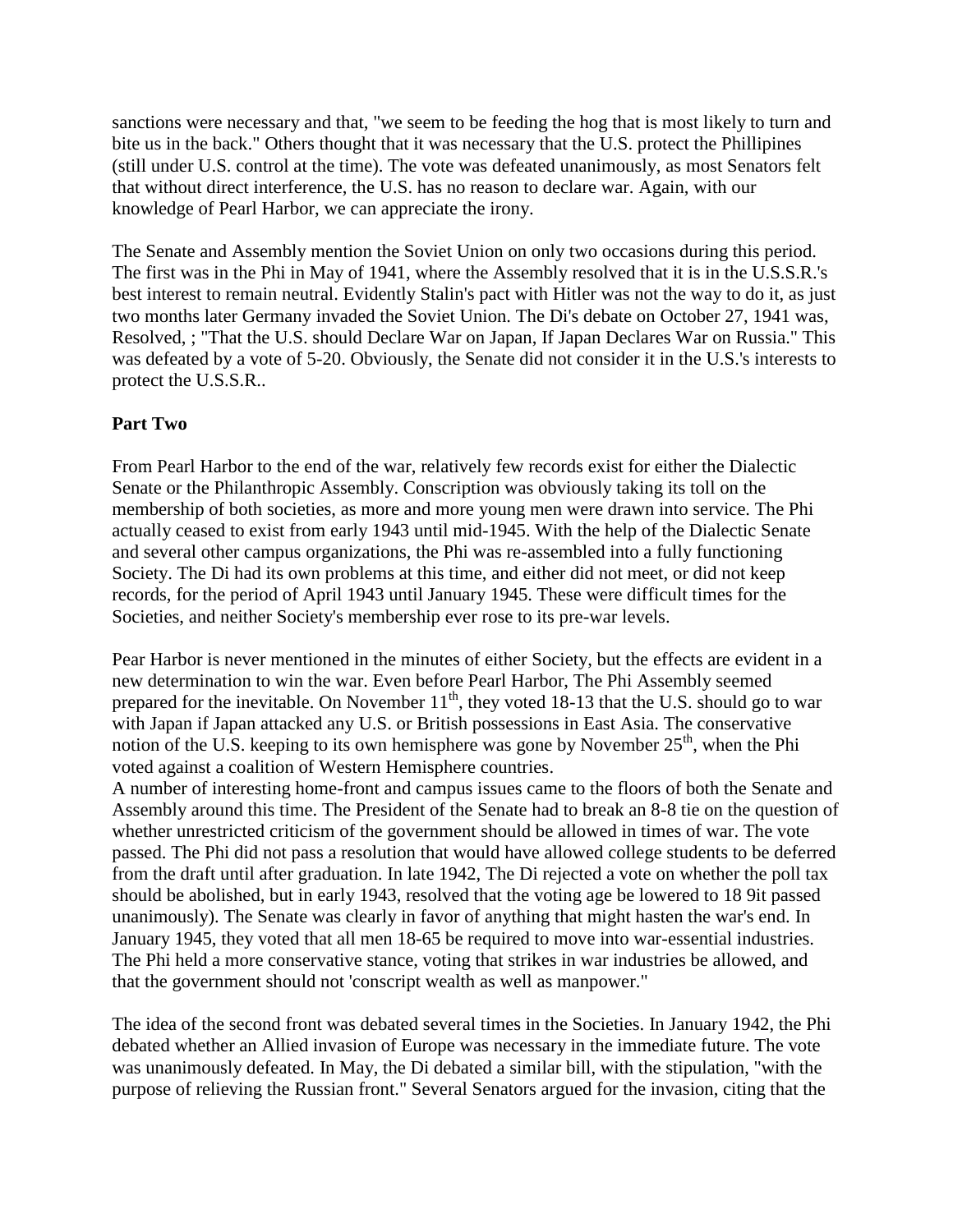Russian front was more important than India or even Australia. Others argued that the timing of the Invasion was just not right. The bill was defeated 10-14. The question of opening a second front in the West was also the subject of the inter-Society debate, held on November  $10<sup>th</sup>$ , 1942. The Di Senate, speaking against the invasion, won.

With regard to the Vichy government in France, both Societies debated whether the U.S. should break off diplomatic relations with the collaborators. The Senate tabled their motion, while the Assembly voted to sever all ties.

An interesting meeting of the Di Senate was held on September  $29<sup>th</sup>$ , 1942. the topic of discussion was, Resolved; 'That Victory for Nazism Would Be the Destruction of American Culture." Paul Green gave a lecture on American ideals of art, beauty, and race. As Nazism's racial theories are the antithesis of American ideals, he argued that victory of Nazism would, in effect, be the destruction of U.S. culture. Bringing in ideas of aesthetics and art into a largely political debate was a very different kind of view-point, and this was, in any case, one of the few times the Societies looked at the ideologies facing each other in this conflict.

When it comes to ideologies, there are two votes taken by the Senate and Assembly that are very ambiguous as to their meaning. The first is by the Senate, which voted against restoring all the small countries of Europe as they were in 1935. Is this a vote for their incorporation into one of their larger neighbors, or even a tacit acceptance of the gains made by belligerent powers? Or is it an expression of concern over the correctness of the borders that people may have thought started the war? There are no details to indicate which of these views the Senate held. In the Phi Assembly, a vote was taken in 1942 that India should not be given its independence immediately. Is this a vote in the Colonial system, which by 1942 was clearly in its last stages? Or did members stress the "immediately" in the resolution, and argue that India was simply not ready for Independence? Again, in the face of inadequate information, it is impossible to say.

As mentioned before, both the Di and Phi either did not meet or did not keep records for much of 1943-1944. Thus, when the debates are resumed in 1945, post-war concerns were already the focus of debate. These debates ranged from what to do with Germany (such as whether or not all German males be required to spend a minimum of 7 years doing reconstruction work in Russia), to what the role of the U.S. should be (whether or not the U.S. should maintain a large military to ensure world peace). On August 8, 1945, just two days after the first atomic bomb was dropped on Hiroshima, the Di Senate discussed the political implications of the atomic bomb "whose existence was announced this week." Connected to this were discussions later about the role of the U.N., what powers the member states should have, and what control the U.N. should have over nuclear weapons. The Societies evidently recognized the threat posed by the atomic bomb, by voting 8-1 that the U.N. should be given "direct, complete, and sole" control over such weapons.

In conclusion, the debates conducted by the societies from 1938-1945 provide a revealing record of what college students at this time thought about the world around them. Many showed traditionalist isolationist views by opposing any plans to prepare for war and opposing making alliances with anyone by countries in the Western Hemisphere. Others saw a bigger threat in Europe and Asia than another petty imperialist war. The Societies were almost always against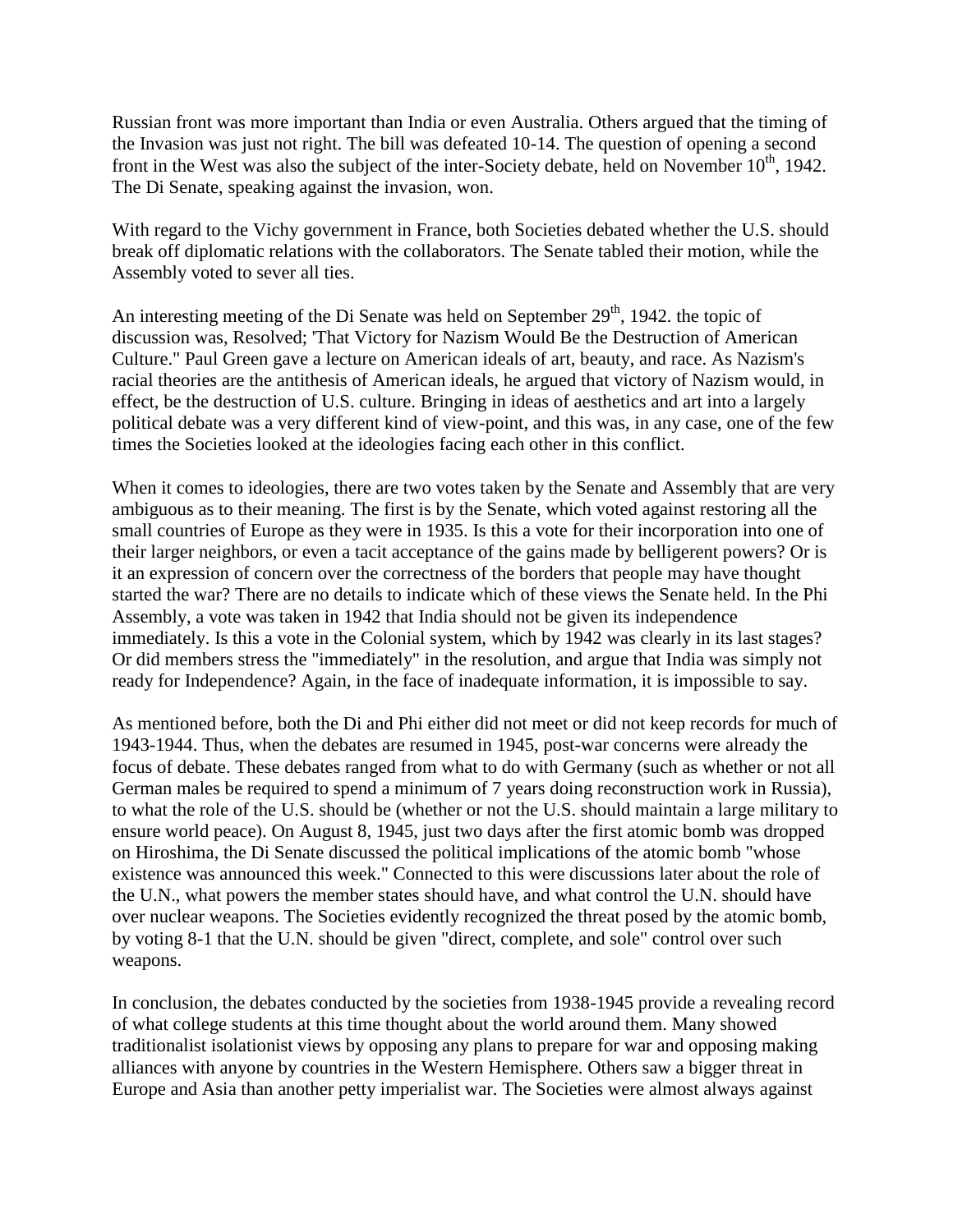restrictions at home--those against criticizing the government of those banning workers in defense industries to go on strike. However, the Societies did not present themselves as being very progressive on one big social issue, that of allowing African-Americans into the university. Ten years before Brown vs. Board, the Societies were simply not ready for desegregation. The biggest impact of the war on he Societies was most obviously the drop in membership. From the disappearance of the Phi in 1943, to the dwindling of the Di to a mere 10 to 15 members, the Societies barely survived the crisis of the war. But survive it they did, as they weathered one of the most difficult times in their history.

Respectfully Submitted Senator Max A. Spitzer, Di

## **Historian's Report: The Decline and Fall of the Dialectic Senate and Philanthropic Assembly 1956-1959**

Ever since the drastic decline in membership during the Second World War, the Di Senate and Phi Assembly had struggled to maintain themselves as individual societies. The period from 1956 until May of 1959 recounts the last years of the Societies as separate institutions. In 1959, a merger took place, whereby the Di Senate and the Phi Assembly joined to form the dialectic and Philanthropic Societies.

Beginning in 1956, each society contained about 15 active members. The Di recognized the problem of membership, and the membership committee chair cowed more fliers and publicity. The phi lacked quorum constantly during its last few years, and the Di was hampered by a slew of resignations and leaves of absence.

Both Societies, however, still commanded some attention, as evident from their lending out of portrait, furniture, and the Di and Phi halls to various groups. Inter-Society debates took place, and inter-Society rivalry was also still strong. In April 1956, the Di moved to refer to the Phi only as the "Corrupted Rib of the Senate," and later moved to make Elvis Presley a member of the phi. Various traditions were also maintained, i.e. the honorary vote for president given to James K. Polk, and allowed seniors unlimited speaking time in debates.

Guest speakers for inaugurations of new presidents came frequently until the last years, ranging from north Carolina Governors to Justices of the State Supreme Court. Debates at this time covered a wide range of topics, many of them political. There were debates on foreign policy and the presidential election of 1956, arguments over whether the Democratic party of the Republican party is better, as well as segregation, NC agricultural policies, and the place of women in society. Most debates were hotly contested, and about the only thing members agreed on was that Vice President Nixon was an incompetent pretty boy.

Once again, reading the minutes of the Societies caused me to wonder about passing judgments on the ethics of previous generations. The debates over segregation and race at this time are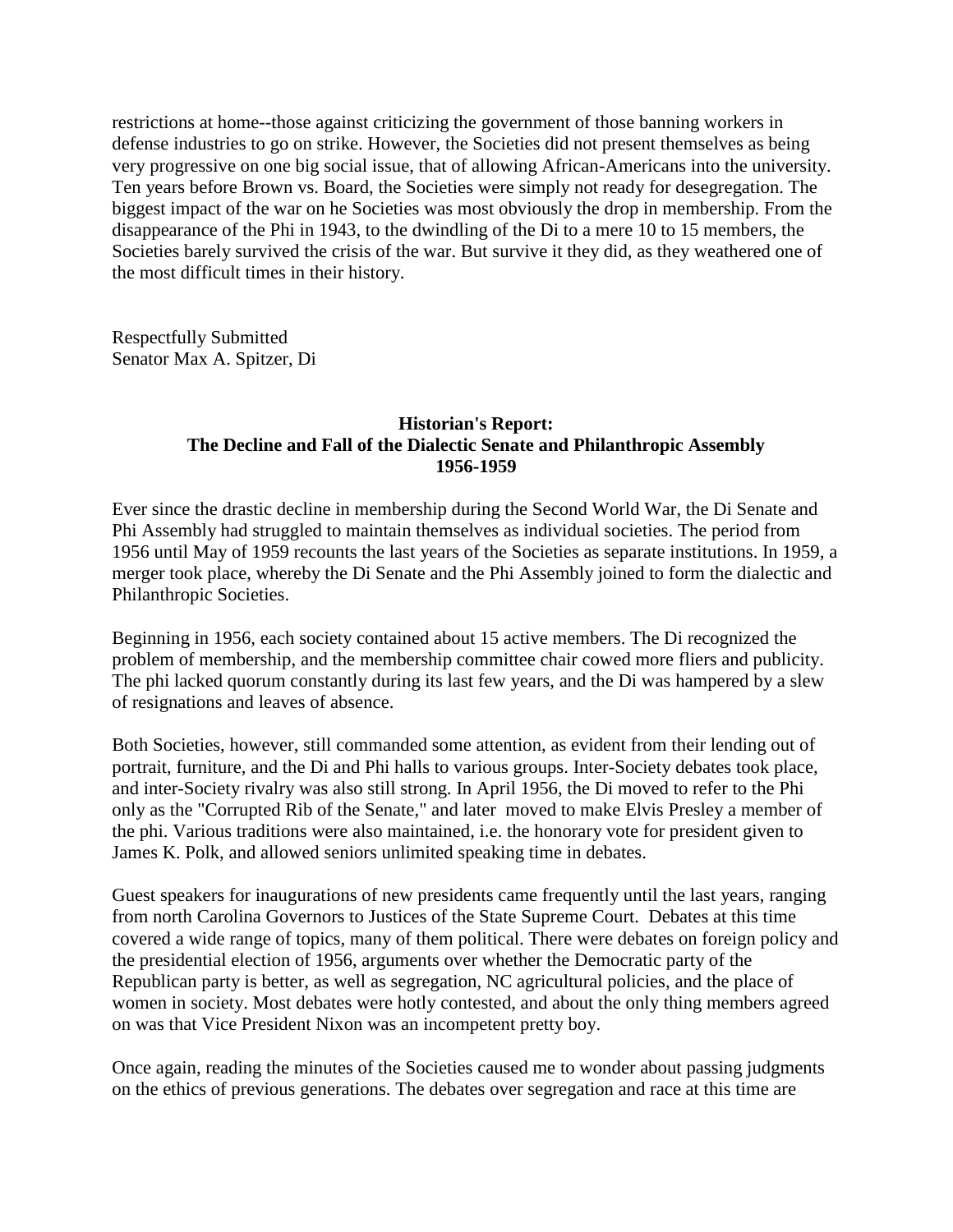numerous and vociferous. For the most part, the debate is even-sided, but occasionally Senators are recorded as having made some pretty harsh remarks. Senator Lambeth, in 1956, came into the chambers carrying a sign marked "KKK," he was asked to remove it. Senator Shaw, during the same meeting, argued that segregation was necessary to 'preserve the purity of Anglo-Saxon blood." In February 1957, discussion over the Negro question" in the Phi was postponed indefinitely. The debate picks up in October, with the following Executive session minutes recorded: [minutes attached]. To what extent should we fault these people for their racist viewpoints? Who among us can say, without any doubt that they should have acted better? Perhaps, I will simply let the record speak for itself.

We begin to see the Societies decline in a number of ways. First of all, there is a steady decline in the quality of inauguration speakers, The Societies went from having governors, to state representatives, to chancellors, to professors. On January 8, 1957, Dr. Poteat gave a speech in which he noted that he had been called the night before to come and speak on anything he wanted. The Di even went so far as to ask a prominent ex-Phi to come and speak.

Secondly, the number of guests who attended meetings steadily declined to one or two per meeting. Thirdly, the activities of the Societies in the UNC community slowly declined. The annual Di-Phi Awards, given to prominent students and faculty, was gone by 1959. The annual Inter-Society debate was changed to a Di-Phi versus Debate Club debate, and finally dropped altogether. Eventually, rather than having the Di and Phi recruit members from the Debate Squad, Debate Squad members were attending Di and Phi meetings encouraging people to try out for their team.

Fourthly, respect for the Societies and for other members began to break down. Numerous Critic's reports and comments made in Executive Sessions attested to the lack of decorum present during the meetings. The Critic of the Phi, in December 1958, commented that that night he had seen the worst speeches ever given in the Assembly. One clerk of the Di, Senator Moss, kept increasingly sarcastic minutes, criticizing people's speeches, and often lapsing into bitter personal attacks. Though most likely humorous in intent, actions such as these show little respect for the traditions of the societies. The Phi clerks show a similar lack of respect in their keeping of the minutes. The Phi minutes go from neatly hand-written pages in large ornate books, to hastily scribbled notes written on the backs of old financial reports.

Finally, there is the matter of finances. In December 1956, the Di reports that finances would be in order if everyone just paid their dues. The Phi reported in October that : "Finances not so good." They improved in 1956 from being \$30 in debt, to being only \$15 in debt. Outstanding debts to the *Yacket-Yack* seem to have been a major problem, and as one Phi noted: 'It is customary to pay our bills to the *Yack* a year late." When the Societies merged, the collective debt was reported as being only \$7.

Numerous stop-gap solutions and comments by concerned Senators do not seem to have influenced the steady decline in membership. Reports in executive session for both Societies acknowledged the problem, but little seemed to be done. Several members commented that the Societies should have more debates and fewer executive sessions. The Di, in December 1956, cancelled one meeting for the sole purpose of allowing members to spend that night searching